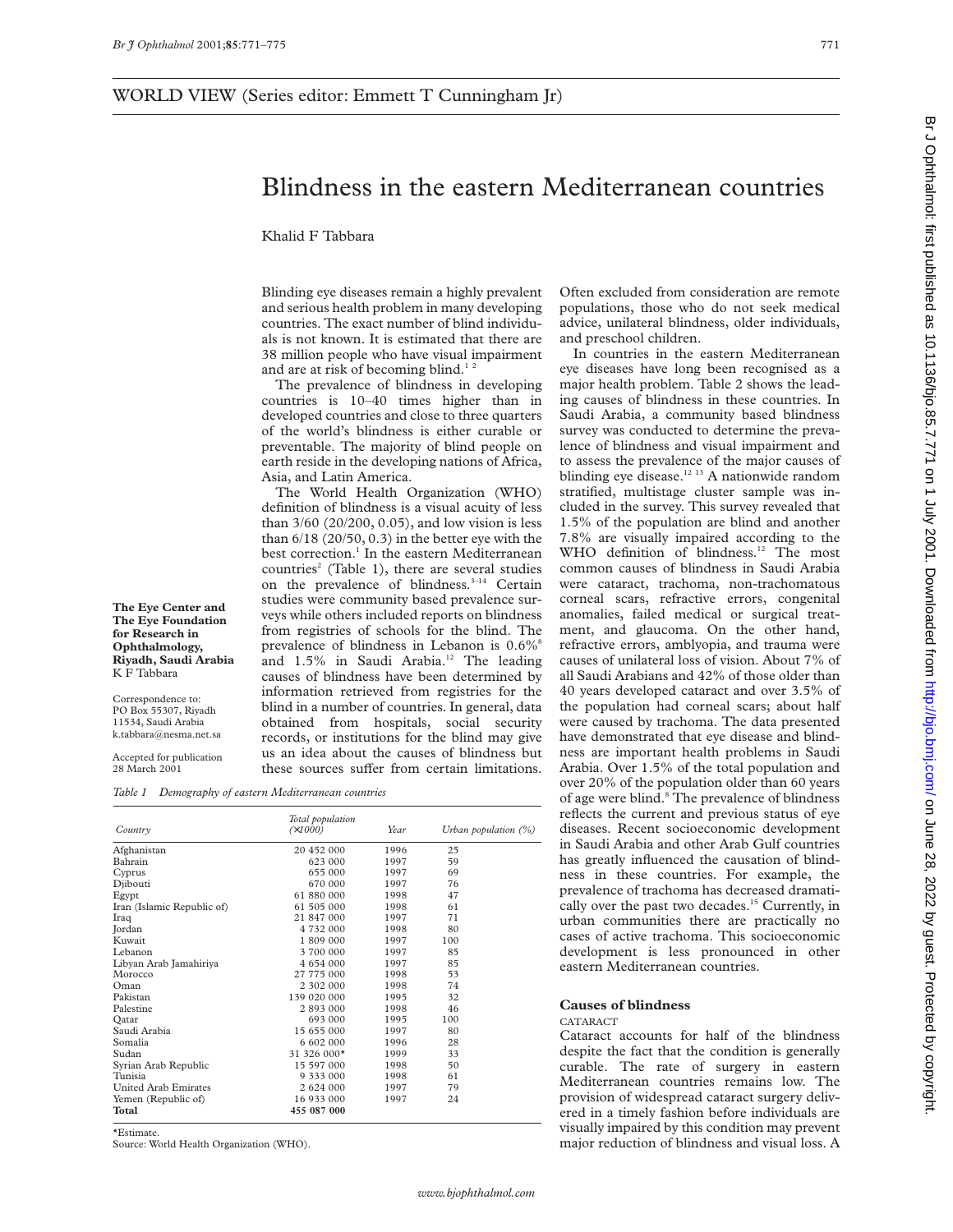*Table 2 Estimation of prevalence and causes of blindness in eastern Mediterranean countries1*

|                         | No of individuals | %    |
|-------------------------|-------------------|------|
| Population              | 455 087 000       | 100  |
| No of blind*            | 3 185 609         | 0.7  |
| Low vision <sup>+</sup> | 20 478 915        | 4.5  |
| Causes of blindness     | No of blind       | %    |
| Cataract                | 1439895           | 45.2 |
| Trachoma                | 818702            | 25.7 |
| Glaucoma                | 181 580           | 5.7  |
| Other‡                  | 745 432           | 23.4 |
| Total                   | 3 185 609         | 100  |
|                         |                   |      |

\*Blindness is visual acuity of less than 3/60 (0.05) or corresponding visual fields loss in the better eye (loss of navigation vision).

†Low vision is visual acuity of less than 6/18 (0.3) but equal or better than 3/60 in the better eye with best correction.

‡Other causes include errors of refraction, diabetic retinopathy, age related macular degeneration, optic atrophy, trauma, failed medical or surgical treatment, and others.

> related disturbing issue is the frequency with which ophthalmic surgery results in intraoperative or postoperative complications. In several eastern Mediterranean countries, the rate of complications following cataract surgery remains high. Approximately 4% of all blindness in Saudi Arabia was found to be iatrogenic—that is, caused by failed medical or surgical therapy.<sup>12</sup> Since the survey was a prevalence survey and not an incidence survey, such complications may represent the previous status of ophthalmic care in Saudi Arabia. The recent introduction of new techniques for cataract surgery, including phacoemulsification, has been started by ophthalmologists in eastern Mediterranean countries. Despite these advances, less than 20% of the cataract surgery in eastern Mediterranean countries is phacoemulsification. This is because of lack of resources in certain areas, the presence of corneal scars, and advanced mature cataracts. This highlights the necessity of adequate recruitment, training, and transfer of technology and skills to surgeons working in this region.

## TRACHOMA

Trachoma is uncommon in Lebanon, Syria, and Jordan but is still highly prevalent in the rural communities of Iraq, Saudi Arabia, United Arab Emirates, Qatar, and Oman. Trachoma remains an important cause of blindness and the leading preventable cause of visual disability. Data from several surveys have indicated that trachoma is rapidly waning as a highly endemic disease. The complications of trachoma appear during adulthood. The prevention of blindness and visual impairment from the disease remains a critical issue. Conjunctival scarring with lid deformities and trichiasis leads to major ocular surface complications and corneal scarring. Recognition and referral by local health workers of patients with entropion and trichiasis, especially those with lingering inflammatory trachoma, or their exposed family members are priorities in this context for prevention of blindness.

## CORNEAL SCARS

Corneal scars from trauma, infection, or failed medical intervention are also preventable and

mostly curable causes of visual loss. The difference between the preservation of vision and a poor visual outcome in these conditions is prompt and skilful management. It is unfortunate to realise that eye banks are available in only a small number of cities in the eastern Mediterranean countries making corneal transplantation a rare procedure because of lack of corneal tissue.

#### REFRACTIVE ERRORS

Refractive errors are among the leading causes of visual loss in the eastern Mediterranean countries. The visual impairment due to refractive errors can be improved by wearing spectacles in the vast majority of cases. In eastern Mediterranean countries, however, individuals are reluctant to wear spectacles. The use of contact lenses has contributed to an increase in the incidence of infectious keratitis. New surgical intervention techniques such as photorefractive keratectomy (PRK), radial keratotomy (RK), and laser in situ keratomileusis (LASIK) have been adopted in certain cities in the Middle East. The learning curve of ophthalmologists, however, may have caused certain complications. Complications associated with flap production in LASIK have led to serious complications and corneal scars and visual loss. Infectious keratitis following these procedures has been reported. The transfer of skills and technology to developing countries is sometimes poorly organised.<sup>1</sup> The rapid development of new instrumentation, new techniques, and new pharmaceuticals has led to serious iatrogenic blindness in many eastern Mediterranean countries. The transfer of technology and skills has not been properly cultivated. The rapid transfer without proper training of doctors has led to serious ocular complications and visual loss.

## "OVER THE COUNTER" TOPICAL MEDICATIONS

The "over the counter" sale of topical medications such as steroids has led to the loss of vision secondary to steroid induced cataracts and glaucoma. Topical anaesthetic corneal complications are also seen in many individuals because of the misuse of topical anaesthetic eye drops.16 Folk remedies and homemade eyedrop preparations have also led to serious ocular surface complications leading to blindness.17 18 In rural areas of the Middle East, one may still find homemade remedies and folk medicine that may also lead to loss of vision.

## OTHER CAUSES OF BLINDNESS

Certain ocular conditions that are seen in Western countries, such as macular degeneration, remain less common in the eastern Mediterranean countries. There are many factors that may contribute to the low prevalence of macular degeneration. The lifespan of individuals living in eastern Mediterranean countries is still less than that of those living in the United States and Europe and, therefore, the prevalence of age related macular degeneration may not be as high as in western countries. Early onset of cataract may prevent light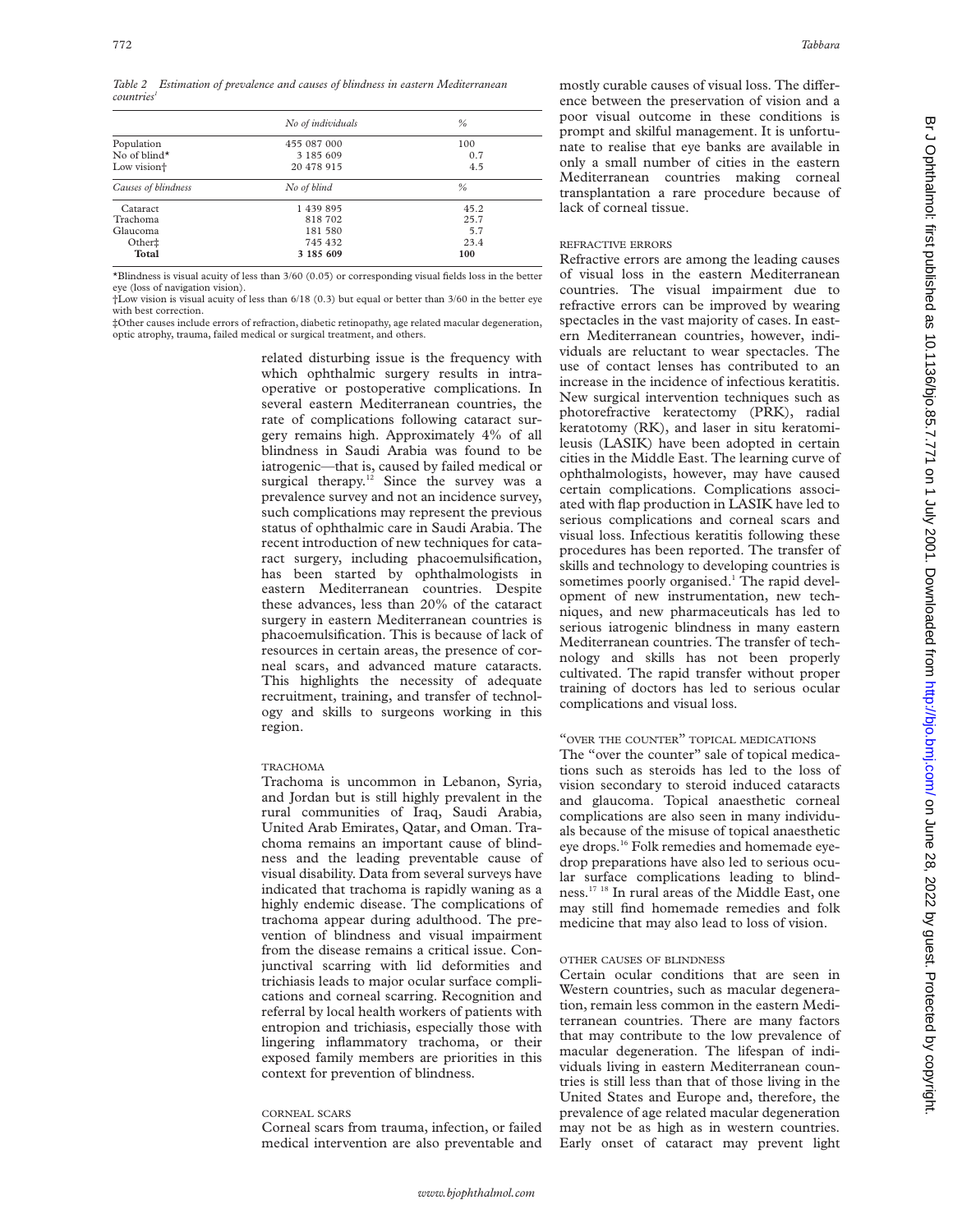*Table 3 Causes of bilateral blindness among children in eastern Mediterranean countries*

- Congenital cataract
- 3 Congenital glaucoma 4 Corneal scars
- 5 Others: vitamin A deficiency, trauma, optic atrophy, etc

related damage of the macula. The retinal pigment epithelium of dark skinned individuals may protect against macular damage. The incidence of macular degeneration is known to be significantly less in black than in white people.

Other important causes of blindness are diabetic retinopathy and glaucoma. The socioeconomic development in the eastern Mediterranean countries has led to an acute rise in the incidence of diabetes mellitus. Individuals in these countries for many years had limited intake of sugars and carbohydrates, which may have led to the evolution of a thrifty gene. Sudden change in their dietary habits may have led to hyperglycaemia. The complications of diabetes including diabetic retinopathy have increased dramatically in the past two decades.

Glaucoma remains an important cause of blindness in the eastern Mediterranean countries. Delay in the presentation of patients with ocular hypertension and glaucoma has led to blindness in many countries. In Saudi Arabia, glaucoma was responsible for blindness among 3% of the population above the age of 40 years. Glaucoma is one of the leading causes of blindness and produces irreversible visual damage. Open angle glaucoma is called "the little thief" in Saudi Arabia because blindness may occur despite the lack of symptoms. Painless progressive loss of vision may not be noted by the patient until vision is seriously decreased. Screening programmes and public education are highly desirable for the prevention of blindness from glaucoma. Training programmes should be developed for doctors and other health personnel working in primary health care. Measurements of the intraocular pressure should be a part of the routine physical examination. Diagnostic equipment such as tonometers and ophthalmoscopes should be provided to all health centres. Effective and simple tonometers can be made available. Education of the public about glaucoma, particularly with emphasis on its types and symptoms and its relation to age and genetic factors, is imperative. People who are above the age of 35 years, especially those with family history of glaucoma, should have ophthalmic examination and tonometry.

## **Childhood blindness**

Several reports on childhood blindness in eastern Mediterranean countries have appeared in the literature over the past two decades. The major causes of blindness in children are shown in Table 3. In general, genetic causation of childhood blindness is frequent in developed countries, whereas nutritional and infectious factors are more common causes of childhood blindness in developing countries. In many eastern Mediterranean countries, however, the causes of childhood blindness are changing.

*Table 4 Guidelines for the prevention of childhood blindness* 

- 1 Eye examination at birth<br>2. Screening of preschool cl
- Screening of preschool children
- 3 Early management of congenital cataract
- Early management of glaucoma
- 5 A comprehensive programme of religious and governmental intervention to discourage marriage between people having the same grandfather or grandmother
- 6 Genetic counselling
- Vaccination for measles and rubella
- Early detection and management of bacterial corneal ulcers 9 Mass treatment for trachoma

Tabbara and Badr<sup>6</sup> studied the causes of childhood blindness in individuals born before 1962 and those born after 1962 in Saudi Arabia. They found that in individuals born before 1962 acquired diseases led to blindness in 75% of the patients. On the other hand, in individuals born from 1962 onwards, genetically determined diseases accounted for 84% of childhood blindness. Furthermore, 66% of this group were the product of consanguineous marriages. Subsequent studies in other eastern Mediterranean countries such as Lebanon and Jordan showed a similar trend in childhood blindness.<sup>78</sup> Data obtained from these studies indicate a shift in the causes of childhood blindness from acquired causes to genetically determined causes. After 1962, no smallpox keratitis leading to blindness was detected in eastern Mediterranean countries. This is the result of the WHO sponsored mass vaccination which eradicated smallpox. In addition, there was a corresponding decrease in the incidence of bacterial corneal ulcers. This could be related to a marked decrease in the incidence of measles with the adoption of vaccination. Bacterial keratitis may complicate the course of measles keratitis. Measles vaccination could lead to a decrease in corneal complications following measles.

Blinding infectious diseases have decreased over the past decades. This decrease in acquired causes of childhood blindness has revealed a relative increase in the incidence of genetically determined causes of blindness. The incidence of parental consanguinity among blind children with genetic diseases was significantly higher than among children in the group with acquired diseases. Consanguineous marriage is a common and accepted tradition in eastern Mediterranean countries. Marriages among cousins are common and encouraged by many families. Table 4 shows the guidelines for the prevention of childhood blindness in these countries.

Considering unilateral causes of blindness, trauma remains the most important factor. This is followed by congenital anomalies, unilateral cataract, amblyopia, corneal opacities, and iatrogenic factors.

# **Prevention of blindness**

Prevention of blindness in eastern Mediterranean countries requires major commitment and efforts from governmental agencies, private organisations, and individuals. Public education remains an important factor in the prevention and avoidance of many causes that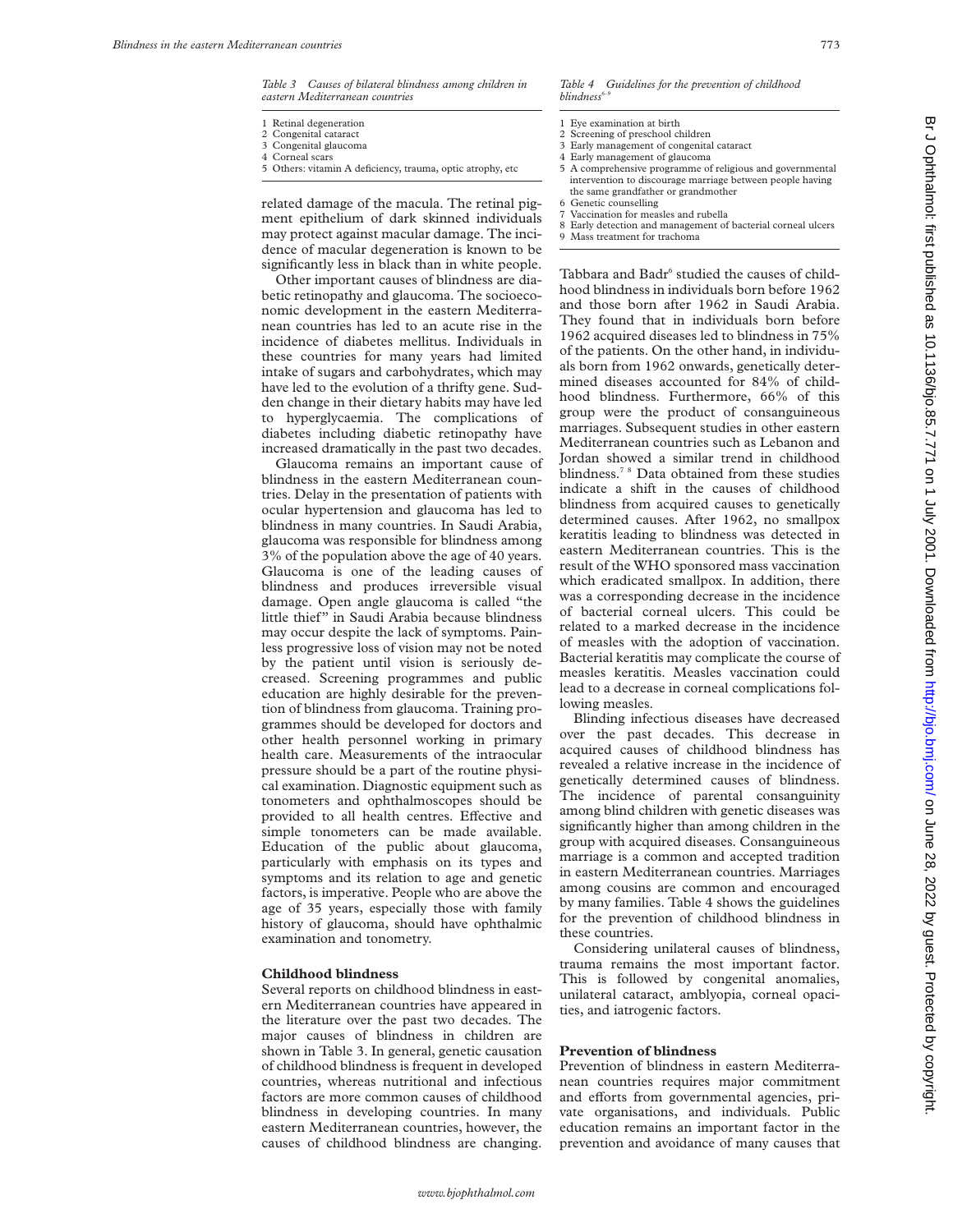lead to blindness. Public education about the dangers of consanguineous marriages especially in cases of autosomal recessive disorders that lead to blindness and screening for glaucoma and diabetic retinopathy are high priorities. Mass vaccination in childhood against classic infections such as measles, mumps, rubella, *Haemophilus*, and diphtheria would help in preventing corneal infections. Public education for the early management of ocular surface infections and corneal ulcers would also help in the prevention of acquired causes of blindness. Common predisposing factors for corneal infections are the use and abuse of cosmetic coloured contact lenses and optical corrective soft contact lenses. Extended wear soft contact lenses have been associated with a significant rise in infectious keratitis. $10$ The turmoil in the Middle East may also contribute to the high numbers with loss of vision from blast and shrapnel injuries.<sup>20</sup> Search for peace in the region should be a high priority for the prevention of these injuries. Screening programmes may have to be considered for the early detection of trachoma among schoolchildren in rural communities and for glaucoma after the age of 30.

Public education should also address the use and misuse of topical medications without ophthalmic surveillance. The wide topical use of corticosteroids has led to steroid induced glaucoma and cataract in patients with vernal keratoconjunctivitis.21 Continuing medical education programmes should be organised for the prevention of blindness. Establishing new structured postgraduate training programmes in ophthalmology is highly desirable and badly needed in many countries. Traditional healing methods may have to be abandoned and this requires good public education. Eye banks should be established in every country to provide corneal tissue for corneal transplantation. Genetic counselling may be effective in decreasing the incidence of certain disorders that lead to blindness. Newly discovered molecular technology may help in the early detection of genetically determined blinding diseases. Furthermore, blindness due to congenital glaucoma, which is a common cause of blindness in childhood, can be reduced by educational campaigns and early management. Rubella vaccination would prevent cataract and glaucoma in childhood. Congenital cataract, on the other hand, which is commonly seen in eastern Mediterranean countries, should be managed early for the prevention of amblyopia. It is evident that educational campaigns stressing the role of consanguinity, and the importance of early management of congenital glaucoma and cataract, may prevent more blindness in childhood.

#### **New technology and equipment**

The transfer of new technology and equipment from Western countries to eastern Mediterranean countries has been rapid in certain areas and may have contributed to complications. Training of staff should go in parallel with the sale of such technology. The transfer of skills and technology from the West should not be left to drug companies that have financial interest as a priority without proper training of individuals who are going to use the new technology. This has led to an increase in iatrogenic blindness and may have to be addressed by ophthalmic organisations. These companies should have the moral commitment to advertise and sell their products with proper continuing medical educational campaigns for the transfer of skills to the area. Continuing medical education (CME) for health workers in ophthalmology is critical in the prevention and cure of blindness. This type of activity has been carried out on a limited basis and mostly organised and sponsored by organisations, hospitals, or individuals. CME is either lacking or limited in many countries; and in some it is driven by financial interests of pharmaceutical companies. I have attended over 20 meetings on phacoemulsification and LASIK but none on the early prevention, diagnosis, and management of blinding ocular disorders.

Blindness remains a serious health problem and a major handicap in the eastern Mediterranean countries. Blindness causes considerable personal tragedy and places a socioeconomic burden on the individual and his society. Community based prevalence surveys remain the best means for generating a biased free estimate of the magnitude of the problem. The majority of the causes of blindness in eastern Mediterranean countries are either curable or preventable.

The ophthalmic communities of the eastern Mediterranean countries should work together and be committed to initiate, stimulate, and intensify research effort in ophthalmology to address blinding eye diseases in the eastern Mediterranean countries with an ultimate goal to diagnose and treat blinding diseases.

The productivity of the visually impaired person constitutes a major socioeconomic handicap. Blinding eye diseases remain a major public health problem in many developing countries. The prevention of such diseases is much less expensive than caring for those who are blind in these communities. Policies for the prevention of blindness are crucial to design effective intervention and prevention programmes. $22$  These programmes are at different levels—governmental, organisational, and individual.

## **Requirements for improving eye care**

The major needs for ophthalmic care in many eastern Mediterranean countries include (1) recognition and referral of age related cataract, (2) maintenance of acceptable standards for ocular surgery to prevent operative complications, (3) early identification and treatment of ocular surface infections such as trachoma and corneal ulcers, (4) identification of patients with lid deformities and dry eye for appropriate surgical correction and medical treatment, (5) proper management of eye disorders at the primary care level, (6) early detection and continuous management of increased intraocular pressure and glaucoma, (7) public education for the prevention of genetically